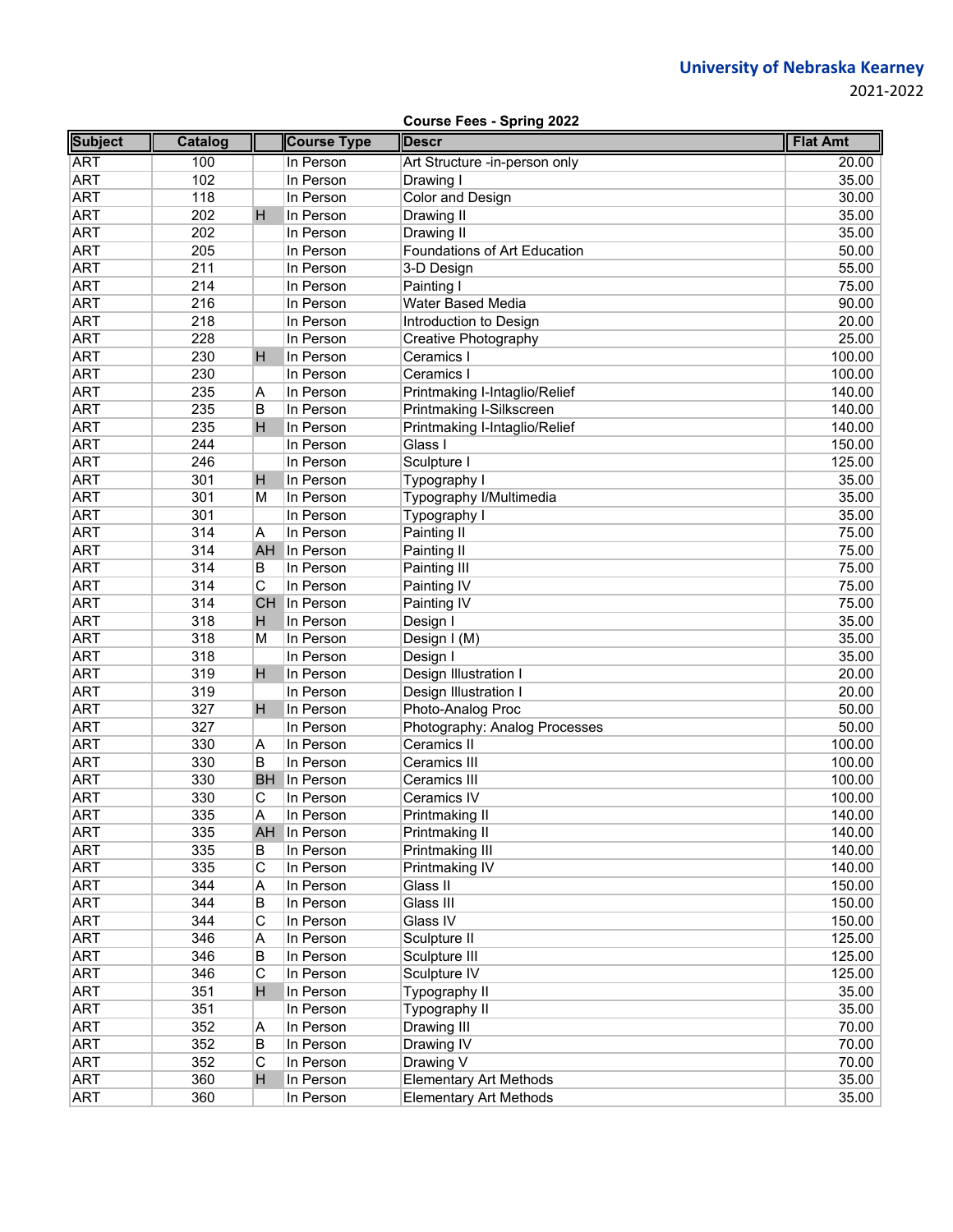|--|

| <b>Subject</b> | Catalog |                | <b>Course Type</b> | <b>Descr</b>                               | <b>Flat Amt</b> |
|----------------|---------|----------------|--------------------|--------------------------------------------|-----------------|
| <b>ART</b>     | 362     | н              | In Person          | Art Methods for Elem Art Educ              | 35.00           |
| <b>ART</b>     | 362     |                | In Person          | Art Methods for Elem Art Educ              | 35.00           |
| <b>ART</b>     | 368     | H              | In Person          | Design II                                  | 20.00           |
| <b>ART</b>     | 368     |                | In Person          | Design II                                  | 20.00           |
| <b>ART</b>     | 369     | H              | In Person          | Design Illustration II                     | 20.00           |
| <b>ART</b>     | 369     |                | In Person          | Design Illustration II                     | 20.00           |
| <b>ART</b>     | 370     |                | In Person          | Art Methods                                | 35.00           |
| <b>ART</b>     | 401     | Α              | In Person          | <b>Fiber Construction I</b>                | 10.00           |
| <b>ART</b>     | 401     | B              | In Person          | <b>Fiber Construction II</b>               | 10.00           |
| <b>ART</b>     | 401     | С              | In Person          | <b>Fiber Construction III</b>              | 10.00           |
| <b>ART</b>     | 402     | Α              | In Person          | Surface Design I                           | 15.00           |
| <b>ART</b>     | 402     | B              | In Person          | Surface Design II                          | 15.00           |
| <b>ART</b>     | 402     | $\overline{C}$ | In Person          | Surface Design III                         | 15.00           |
| <b>ART</b>     | 403     |                | Per Section        | Drawing 2D                                 | 30.00           |
| <b>ART</b>     | 403     |                | Per Section        | Photography 2D                             | 30.00           |
| <b>ART</b>     | 403     |                | Per Section        | Design (Graphic, Surface, or Illustration) | 50.00           |
| <b>ART</b>     | 403     |                | Per Section        | Painting 2D                                | 75.00           |
| <b>ART</b>     | 403     |                | Per Section        | Ceramics 3D                                | 100.00          |
| <b>ART</b>     | 403     |                | Per Section        | Sculpture 3D                               | 125.00          |
| <b>ART</b>     | 403     |                | Per Section        | Printmaking 3D                             | 140.00          |
| <b>ART</b>     | 403     |                | Per Section        | Glass 3D                                   | 150.00          |
| <b>ART</b>     | 413     | H              | In Person          | Design Practicum                           | 20.00           |
| <b>ART</b>     | 413     |                | In Person          | Design Practicum                           | 20.00           |
| <b>ART</b>     | 414     | Α              | In Person          | <b>Advanced Painting V</b>                 | 75.00           |
| <b>ART</b>     | 414     | B              | In Person          | <b>Advanced Painting VI</b>                | 75.00           |
| <b>ART</b>     | 414     | C              | In Person          | <b>Advanced Painting VII</b>               | 75.00           |
| <b>ART</b>     | 418     | H              | In Person          | Design III                                 | 35.00           |
| <b>ART</b>     | 418     |                | In Person          | Design III                                 | 35.00           |
| <b>ART</b>     | 427     |                | In Person          | Photography: Hybridized Processes          | 50.00           |
| <b>ART</b>     | 430     | Α              | In Person          | Ceramics V                                 | 100.00          |
| <b>ART</b>     | 430     | В              | In Person          | Ceramics VI                                | 100.00          |
| <b>ART</b>     | 430     | C              | In Person          | <b>Ceramics VII</b>                        | 100.00          |
| <b>ART</b>     | 430     |                | In Person          | <b>Adv Ceramics</b>                        | 100.00          |
| <b>ART</b>     | 433     | Α              | In Person          | Loom Weaving I                             | 10.00           |
| <b>ART</b>     | 433     | B              | In Person          | Loom Weaving II                            | 10.00           |
| <b>ART</b>     | 433     | C              | In Person          | Loom Weaving III                           | 10.00           |
| <b>ART</b>     | 435     | Α              | In Person          | Printmaking V                              | 140.00          |
| <b>ART</b>     | 435     | B              | In Person          | Printmaking VI                             | 140.00          |
| ART            | 435     | С              | In Person          | Printmaking VII                            | 140.00          |
| <b>ART</b>     | 444     | Α              | In Person          | Glass V                                    | 150.00          |
| <b>ART</b>     | 444     | В              | In Person          | Glass VI                                   | 150.00          |
| <b>ART</b>     | 444     | С              | In Person          | Glass VII                                  | 150.00          |
| <b>ART</b>     | 446     | Α              | In Person          | Sculpture V                                | 125.00          |
| <b>ART</b>     | 446     | В              | In Person          | Sculpture VI                               | 125.00          |
| <b>ART</b>     | 446     | С              | In Person          | Sculpture VII                              | 125.00          |
| <b>ART</b>     | 450     |                | Per Section        | Drawing 2D                                 | 30.00           |
| <b>ART</b>     | 450     |                | Per Section        | Photography 2D                             | 30.00           |
| <b>ART</b>     | 450     |                | Per Section        | Design (Graphic, Surface, or Illustration) | 50.00           |
| <b>ART</b>     | 450     |                | Per Section        | Painting 2D                                | 75.00           |
| ART            | 450     |                | Per Section        | Ceramics 3D                                | 100.00          |
| <b>ART</b>     | 450     |                | Per Section        | Sculpture 3D                               | 125.00          |
| <b>ART</b>     | 450     |                | Per Section        | Printmaking 3D                             | 140.00          |
| <b>ART</b>     | 450     |                | Per Section        | Glass 3D                                   | 150.00          |
| <b>ART</b>     | 452     | A              | In Person          | Drawing VI                                 | 15.00           |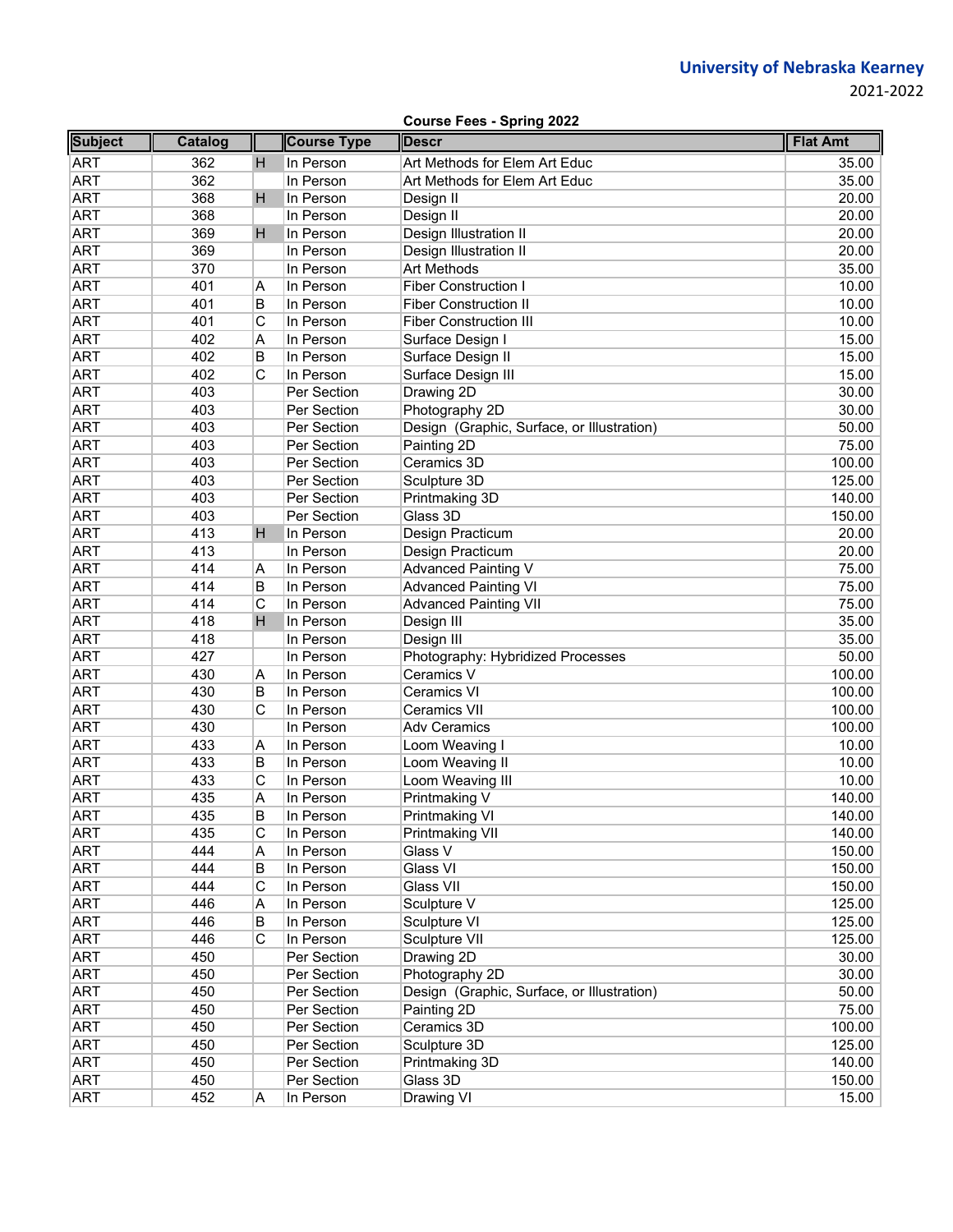2021‐2022

| <b>Subject</b> | Catalog |   | <b>Course Type</b> | <b>Flat Amt</b>                            |        |
|----------------|---------|---|--------------------|--------------------------------------------|--------|
| <b>ART</b>     | 452     | B | In Person          | <b>Descr</b><br>Drawing VII                | 15.00  |
| <b>ART</b>     | 452     | C | In Person          | Drawing VIII                               | 15.00  |
| <b>ART</b>     | 468     | H | In Person          | Package Design                             | 35.00  |
| <b>ART</b>     | 468     |   | In Person          | Package Design                             | 35.00  |
| <b>ART</b>     | 498     |   | In Person          | Senior Project: Art Education              | 60.00  |
| <b>ART</b>     | 499     |   | Per Section        | Drawing 2D                                 | 60.00  |
| <b>ART</b>     | 499     |   | Per Section        | Design (Graphic, Surface, or Illustration) | 60.00  |
| <b>ART</b>     | 499     |   | Per Section        | Photography 2D                             | 60.00  |
| <b>ART</b>     | 499     |   | Per Section        | Painting 2D                                | 75.00  |
| <b>ART</b>     | 499     |   | Per Section        | Ceramics 3D                                | 100.00 |
| <b>ART</b>     | 499     |   | Per Section        | Sculpture 3D                               | 125.00 |
| <b>ART</b>     | 499     |   | Per Section        | Printmaking 3D                             | 140.00 |
| <b>ART</b>     | 499     |   | Per Section        | Glass 3D                                   | 150.00 |
| <b>ART</b>     | 833     | P | In Person          | Loom Weaving                               | 10.00  |
| <b>ART</b>     | 843     |   | Per Section        | Ceramics only                              | 60.00  |
| <b>ART</b>     | 851     | Α | In Person          | Sculpture                                  | 100.00 |
| <b>ART</b>     | 851     | B | In Person          | Sculpture                                  | 100.00 |
| <b>ART</b>     | 851     | С | In Person          | Sculpture                                  | 100.00 |
| <b>ART</b>     | 851     | D | In Person          | Sculpture                                  | 100.00 |
| <b>ART</b>     | 851     | Е | In Person          | Sculpture                                  | 100.00 |
| <b>ART</b>     | 851     | F | In Person          | Sculpture                                  | 100.00 |
| <b>ART</b>     | 852     | Α | In Person          | Ceramics                                   | 80.00  |
| <b>ART</b>     | 852     | B | In Person          | Ceramics                                   | 80.00  |
| <b>ART</b>     | 852     | C | In Person          | Ceramics                                   | 80.00  |
| <b>ART</b>     | 852     | D | In Person          | Ceramics                                   | 80.00  |
| <b>ART</b>     | 852     | Ε | In Person          | Ceramics                                   | 80.00  |
| <b>ART</b>     | 852     | F | In Person          | Ceramics                                   | 80.00  |
| <b>ART</b>     | 853     | Α | In Person          | Printmaking                                | 90.00  |
| <b>ART</b>     | 853     | B | In Person          | Printmaking                                | 90.00  |
| <b>ART</b>     | 853     | С | In Person          | Printmaking                                | 90.00  |
| <b>ART</b>     | 853     | D | In Person          | Printmaking                                | 90.00  |
| <b>ART</b>     | 853     | Ε | In Person          | Printmaking                                | 90.00  |
| <b>ART</b>     | 853     | F | In Person          | Printmaking                                | 90.00  |
| <b>ART</b>     | 870     |   | Per Section        | <b>Fiber Construction</b>                  | 10.00  |
| <b>ART</b>     | 870     |   | Per Section        | Loom Weaving                               | 10.00  |
| <b>ART</b>     | 870     |   | Per Section        | Drawing                                    | 15.00  |
| <b>ART</b>     | 870     |   | Per Section        | Painting                                   | 15.00  |
| <b>ART</b>     | 870     |   | Per Section        | Surface Design                             | 15.00  |
| ART            | 870     |   | Per Section        | Design Illustration                        | 20.00  |
| <b>ART</b>     | 870     |   | Per Section        | Graphic Design                             | 20.00  |
| <b>ART</b>     | 870     |   | Per Section        | Photography                                | 25.00  |
| <b>ART</b>     | 870     |   | Per Section        | Printmaking                                | 55.00  |
| <b>ART</b>     | 870     |   | Per Section        | Ceramics                                   | 60.00  |
| <b>ART</b>     | 870     |   | Per Section        | Sculpture                                  | 100.00 |
| <b>ART</b>     | 870     |   | Per Section        | Glass                                      | 100.00 |
| <b>ART</b>     | 896     |   | Per Section        | <b>Fiber Construction</b>                  | 10.00  |
| <b>ART</b>     | 896     |   | Per Section        | Loom Weaving                               | 10.00  |
| <b>ART</b>     | 896     |   | Per Section        | Drawing                                    | 15.00  |
| <b>ART</b>     | 896     |   | Per Section        | Painting                                   | 15.00  |
| <b>ART</b>     | 896     |   | Per Section        | Surface Design                             | 15.00  |
| <b>ART</b>     | 896     |   | Per Section        | Design Illustration                        | 20.00  |
| <b>ART</b>     | 896     |   | Per Section        | Graphic Design                             | 20.00  |
| ART            | 896     |   | Per Section        | Photography                                | 25.00  |
| <b>ART</b>     | 896     |   | Per Section        | Printmaking                                | 55.00  |

**Course Fees - Spring 2022**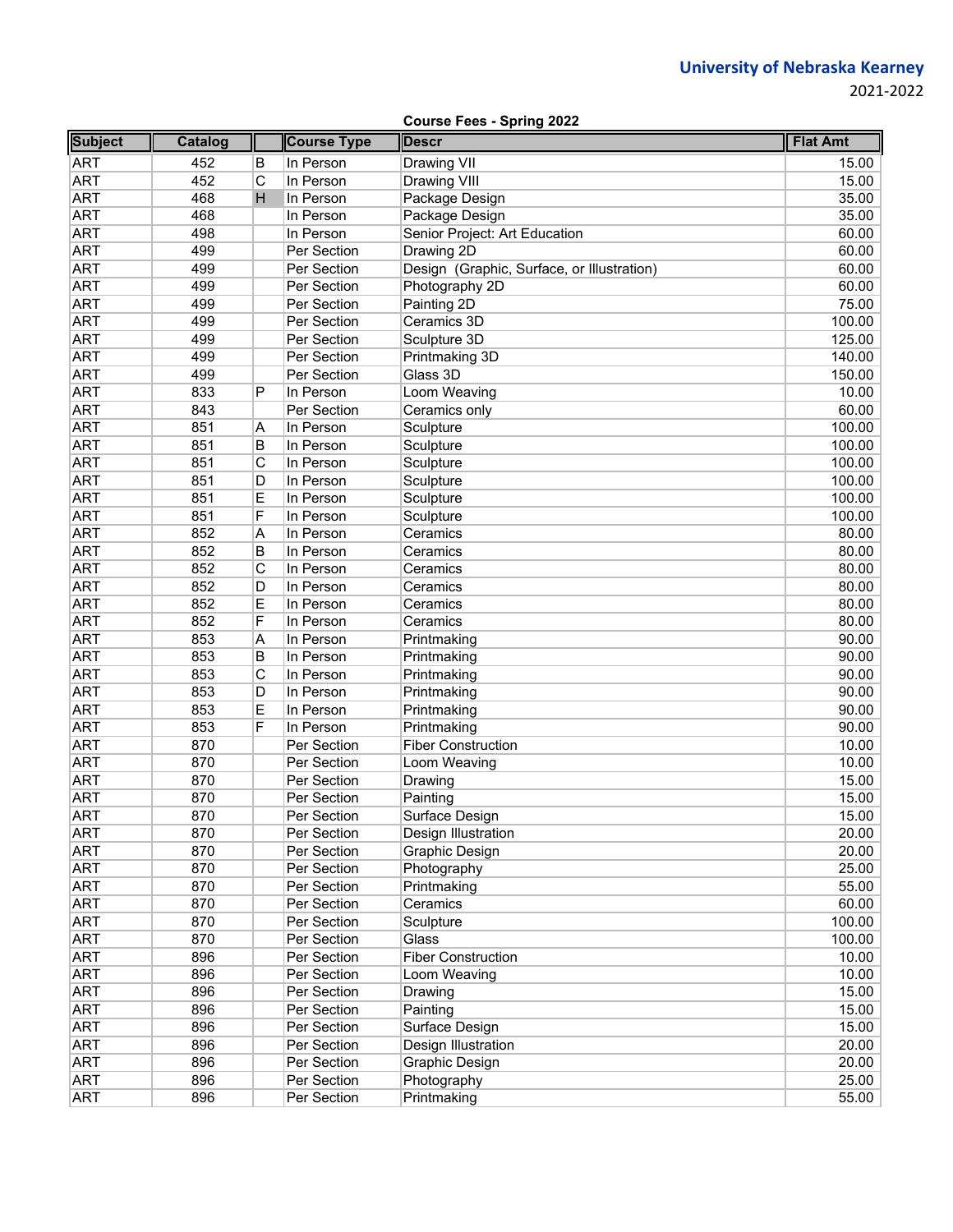| <b>Course Fees - Spring 2022</b> |  |
|----------------------------------|--|
|                                  |  |

| <b>Subject</b> | Catalog |   | <b>Course Type</b> | <b>Descr</b>                                  | <b>Flat Amt</b> |
|----------------|---------|---|--------------------|-----------------------------------------------|-----------------|
| ART            | 896     |   | Per Section        | Ceramics                                      | 60.00           |
| <b>ART</b>     | 896     |   | Per Section        | Sculpture                                     | 100.00          |
| <b>ART</b>     | 896     |   | Per Section        | Glass                                         | 100.00          |
| <b>BIOL</b>    | 103     |   | Per Section        | General Biology - Microscope Fee              | 2.00            |
| <b>BIOL</b>    | 103     |   | Per Section        | General Biology                               | 18.00           |
| <b>BIOL</b>    | 105     |   | Per Section        | Biology I - Microscope Fee                    | 2.00            |
| <b>BIOL</b>    | 105     |   | Per Section        | <b>Biology I</b>                              | 30.00           |
| <b>BIOL</b>    | 106     |   | Per Section        | Biology II - Microscope Fee                   | 2.00            |
| <b>BIOL</b>    | 106     |   | Per Section        | <b>Biology II</b>                             | 30.00           |
| <b>BIOL</b>    | 109     |   | In Person          | Classroom Biology -Microscope Fee             | 2.00            |
| <b>BIOL</b>    | 109     |   | In Person          | Classroom Biology                             | 10.00           |
| <b>BIOL</b>    | 211     | H | In Person          | Human Microbio-Honors                         | 2.00            |
| <b>BIOL</b>    | 211     | H | In Person          | Human Microbio-Honors                         | 50.00           |
| <b>BIOL</b>    | 211     |   | In Person          | Human Microbiology -Microscope Fee            | 2.00            |
| <b>BIOL</b>    | 211     |   | In Person          | Human Microbiology                            | 50.00           |
| <b>BIOL</b>    | 215     |   | In Person          | Human Physiology -Microscope Fee              | 2.00            |
| <b>BIOL</b>    | 215     |   | In Person          | Human Physiology                              | 15.00           |
| <b>BIOL</b>    | 225     |   | In Person          | Anatomy/Physiology -Microscope Fee            | 2.00            |
| <b>BIOL</b>    | 225     |   | In Person          | Anatomy/Physiology                            | 15.00           |
| <b>BIOL</b>    | 226     |   | In Person          | Anatomy/Physiology -Microscope Fee            | 2.00            |
| <b>BIOL</b>    | 226     |   | In Person          | Anatomy/Physiology                            | 20.00           |
| <b>BIOL</b>    | 301     |   | In Person          | Introduction to Soils                         | 25.00           |
| <b>BIOL</b>    | 307     |   | In Person          | Ecology -Microscope Fee                       | 2.00            |
| <b>BIOL</b>    | 307     |   | In Person          | Ecology                                       | 20.00           |
| <b>BIOL</b>    | 309     |   | In Person          | Cellular & Molecular Biology - Microscope Fee | 2.00            |
| <b>BIOL</b>    | 309     |   | In Person          | Cellular & Molecular Biology                  | 15.00           |
| <b>BIOL</b>    | 330     |   | In Person          | Wildlife Conservation - Microscope Fee        | 2.00            |
| <b>BIOL</b>    | 330     |   | In Person          | <b>Wildlife Conservation</b>                  | 25.00           |
| <b>BIOL</b>    | 360     |   | In Person          | Genetics -Microscope Fee                      | 2.00            |
| <b>BIOL</b>    | 360     |   | In Person          | Genetics                                      | 94.00           |
| <b>BIOL</b>    | 388     | L | Per Section        | GS Capstone Lab-Brewing Science               | 200.00          |
| <b>BIOL</b>    | 388     |   | Per Section        | <b>GC Capstone: Illustrating Science</b>      | 20.00           |
| <b>BIOL</b>    | 400     |   | In Person          | Microbiology -Microscope Fee                  | 2.00            |
| <b>BIOL</b>    | 400     |   | In Person          | Microbiology                                  | 40.00           |
| <b>BIOL</b>    | 401     | H | In Person          | Prin of Immunology                            | 2.00            |
| <b>BIOL</b>    | 401     | н | In Person          | Prin of Immunology                            | 200.00          |
| <b>BIOL</b>    | 401     |   | In Person          | Prin of Immunology -Microscope Fee            | 2.00            |
| <b>BIOL</b>    | 401     |   | In Person          | Prin of Immunology                            | 200.00          |
| <b>BIOL</b>    | 403     |   | In Person          | Plant Physiology -Microscope Fee              | 2.00            |
| <b>BIOL</b>    | 403     |   | In Person          | <b>Plant Physiology</b>                       | 15.00           |
| <b>BIOL</b>    | 404     |   | In Person          | Developmental Biology -Microscope Fee         | 2.00            |
| <b>BIOL</b>    | 404     |   | In Person          | Developmental Biology                         | 65.00           |
| <b>BIOL</b>    | 405     |   | In Person          | Range & Wildlife Management -Microscope Fee   | 2.00            |
| <b>BIOL</b>    | 405     |   | In Person          | Range & Wildlife Management                   | 47.00           |
| <b>BIOL</b>    | 406     | н | In Person          | Plant Ecology                                 | 20.00           |
| <b>BIOL</b>    | 406     |   | In Person          | Plant Ecology                                 | 20.00           |
| <b>BIOL</b>    | 407     |   | In Person          | Limnology                                     | 10.00           |
| <b>BIOL</b>    | 416     |   | In Person          | Plant Diversity & Evolution -Microscope Fee   | 2.00            |
| <b>BIOL</b>    | 416     |   | In Person          | Plant Diversity & Evolution                   | 10.00           |
| <b>BIOL</b>    | 418     | H | In Person          | Plant Taxonomy                                | 25.00           |
| <b>BIOL</b>    | 418     |   | In Person          | Plant Taxonomy                                | 25.00           |
| <b>BIOL</b>    | 419     |   | In Person          | <b>Taxonomy of Grasses</b>                    | 10.00           |
| <b>BIOL</b>    | 433     |   | In Person          | Invertebrate Zoology -Microscope Fee          | 2.00            |
| <b>BIOL</b>    | 433     |   | In Person          | Invertebrate Zoology                          | 20.00           |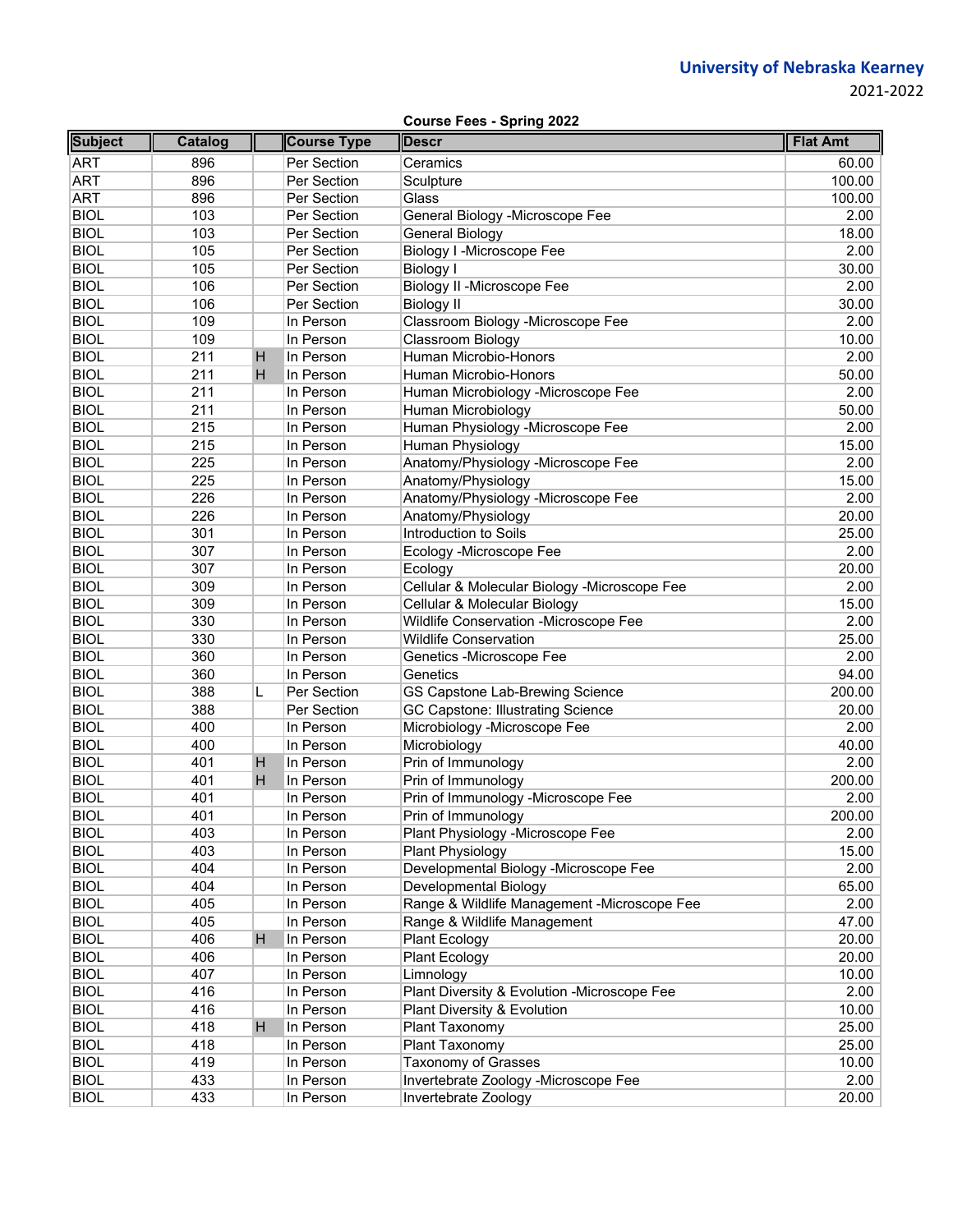|                | <b>Course Fees - Spring 2022</b> |   |                    |                                               |                 |  |  |  |  |
|----------------|----------------------------------|---|--------------------|-----------------------------------------------|-----------------|--|--|--|--|
| <b>Subject</b> | <b>Catalog</b>                   |   | <b>Course Type</b> | <b>Descr</b>                                  | <b>Flat Amt</b> |  |  |  |  |
| <b>BIOL</b>    | 435                              | н | In Person          | Herpetology                                   | 45.00           |  |  |  |  |
| <b>BIOL</b>    | 435                              |   | In Person          | Herpetology                                   | 45.00           |  |  |  |  |
| <b>BIOL</b>    | 452                              | н | In Person          | Tech in Molecular Biology                     | 100.00          |  |  |  |  |
| <b>BIOL</b>    | 452                              |   | In Person          | <b>Techniques in Molecular Biology</b>        | 100.00          |  |  |  |  |
| <b>BIOL</b>    | 462                              |   | In Person          | <b>Animal Behavior</b>                        | 10.00           |  |  |  |  |
| <b>BIOL</b>    | 465                              | н | In Person          | Physiology                                    | 2.00            |  |  |  |  |
| <b>BIOL</b>    | 465                              | н | In Person          | Physiology                                    | 100.00          |  |  |  |  |
| <b>BIOL</b>    | 465                              |   | In Person          | Physiology -Microscope Fee                    | 2.00            |  |  |  |  |
| <b>BIOL</b>    | 465                              |   | In Person          | Physiology                                    | 100.00          |  |  |  |  |
| <b>BIOL</b>    | 467                              |   | In Person          | Animal Histology                              | 10.00           |  |  |  |  |
| <b>BIOL</b>    | 468                              |   | In Person          | Parasitology -Microscope Fee                  | 2.00            |  |  |  |  |
| <b>BIOL</b>    | 468                              |   | In Person          | Parasitology                                  | 25.00           |  |  |  |  |
| <b>BIOL</b>    | 470                              | н | In Person          | Insect Biology                                | 2.00            |  |  |  |  |
| <b>BIOL</b>    | 470                              | H | In Person          | Insect Biology                                | 30.00           |  |  |  |  |
| <b>BIOL</b>    | 470                              |   | In Person          | Insect Biology -Microscope Fee                | 2.00            |  |  |  |  |
| <b>BIOL</b>    | 470                              |   | In Person          | <b>Insect Biology</b>                         | 30.00           |  |  |  |  |
| <b>BIOL</b>    | 471                              | н | In Person          | Methods Sec Sci Tchg                          | 10.00           |  |  |  |  |
| <b>BIOL</b>    | 471                              |   | In Person          | Methods in Secondary Science Teaching         | 10.00           |  |  |  |  |
| <b>BIOL</b>    | 472                              | н | In Person          | Ichthyology                                   | 2.00            |  |  |  |  |
| <b>BIOL</b>    | 472                              | H | In Person          | Ichthyology                                   | 25.00           |  |  |  |  |
| <b>BIOL</b>    | 472                              |   | In Person          | Ichthyology -Microscope Fee                   | 2.00            |  |  |  |  |
| <b>BIOL</b>    | 472                              |   | In Person          | Ichthyology                                   | 25.00           |  |  |  |  |
| <b>BIOL</b>    | 473                              | н | In Person          | Ornithology                                   | 60.00           |  |  |  |  |
| <b>BIOL</b>    | 473                              |   | In Person          | Ornithology                                   | 60.00           |  |  |  |  |
| <b>BIOL</b>    | 474                              | н | In Person          | Mammalogy                                     | 25.00           |  |  |  |  |
| <b>BIOL</b>    | 474                              |   | In Person          | Mammalogy                                     | 25.00           |  |  |  |  |
| <b>BIOL</b>    | 800                              | P | In Person          | Microbiology -Microscope Fee                  | 2.00            |  |  |  |  |
| <b>BIOL</b>    | 800                              | P | In Person          | Microbiology                                  | 40.00           |  |  |  |  |
| <b>BIOL</b>    | 801                              | P | In Person          | Prin of Immunology -Microscope Fee            | 2.00            |  |  |  |  |
| <b>BIOL</b>    | 801                              | P | In Person          | Prin of Immunology                            | 200.00          |  |  |  |  |
| <b>BIOL</b>    | 803                              | P | In Person          | Plant Physiology -Microscope Fee              | 2.00            |  |  |  |  |
| <b>BIOL</b>    | 803                              | P | In Person          | <b>Plant Physiology</b>                       | 15.00           |  |  |  |  |
| <b>BIOL</b>    | 804                              | P | In Person          | Developmental Biology -Microscope Fee         | 2.00            |  |  |  |  |
| <b>BIOL</b>    | 804                              | P | In Person          | Developmental Biology                         | 65.00           |  |  |  |  |
| <b>BIOL</b>    | 805                              | P | In Person          | Range and Wildlife Management -Microscope Fee | 2.00            |  |  |  |  |
| <b>BIOL</b>    | 805                              | P | In Person          | Range and Wildlife Management                 | 47.00           |  |  |  |  |
| <b>BIOL</b>    | 806                              | P | In Person          | <b>Plant Ecology</b>                          | 20.00           |  |  |  |  |
| <b>BIOL</b>    | 807                              | Ρ | In Person          | Limnology                                     | 10.00           |  |  |  |  |
| <b>BIOL</b>    | 816                              | P | In Person          | Plant Diversity & Evolution -Microscope Fee   | 2.00            |  |  |  |  |
| <b>BIOL</b>    | 816                              | Ρ | In Person          | Plant Diversity & Evolution                   | 10.00           |  |  |  |  |
| <b>BIOL</b>    | 818                              | P | In Person          | Plant Taxonomy                                | 25.00           |  |  |  |  |
| <b>BIOL</b>    | 819                              | P | In Person          | <b>Taxonomy of Grasses</b>                    | 10.00           |  |  |  |  |
| <b>BIOL</b>    | 833                              | P | In Person          | Invertebrate Zoology -Microscope Fee          | 2.00            |  |  |  |  |
| <b>BIOL</b>    | 833                              | Ρ | In Person          | Invertebrate Zoology                          | 20.00           |  |  |  |  |
| <b>BIOL</b>    | 835                              | Ρ | In Person          | Herpetology                                   | 45.00           |  |  |  |  |
| <b>BIOL</b>    | 852                              | P | In Person          | <b>Techniques in Molecular Biology</b>        | 100.00          |  |  |  |  |
| <b>BIOL</b>    | 862                              | Ρ | In Person          | <b>Animal Behavior</b>                        | 10.00           |  |  |  |  |
| <b>BIOL</b>    | 865                              | P | In Person          | Physiology -Microscope Fee                    | 2.00            |  |  |  |  |
| <b>BIOL</b>    | 865                              | Ρ | In Person          | Physiology                                    | 100.00          |  |  |  |  |
| <b>BIOL</b>    | 867                              | P | In Person          | Animal Histology                              | 10.00           |  |  |  |  |
| <b>BIOL</b>    | 868                              | Ρ | In Person          | Parasitology -Microscope Fee                  | 2.00            |  |  |  |  |
| <b>BIOL</b>    | 868                              | P | In Person          | Parasitology                                  | 25.00           |  |  |  |  |
| <b>BIOL</b>    | 870                              | Ρ | In Person          | Insect Biology -Microscope Fee                | 2.00            |  |  |  |  |
| <b>BIOL</b>    | 870                              | P | In Person          | Insect Biology                                | 30.00           |  |  |  |  |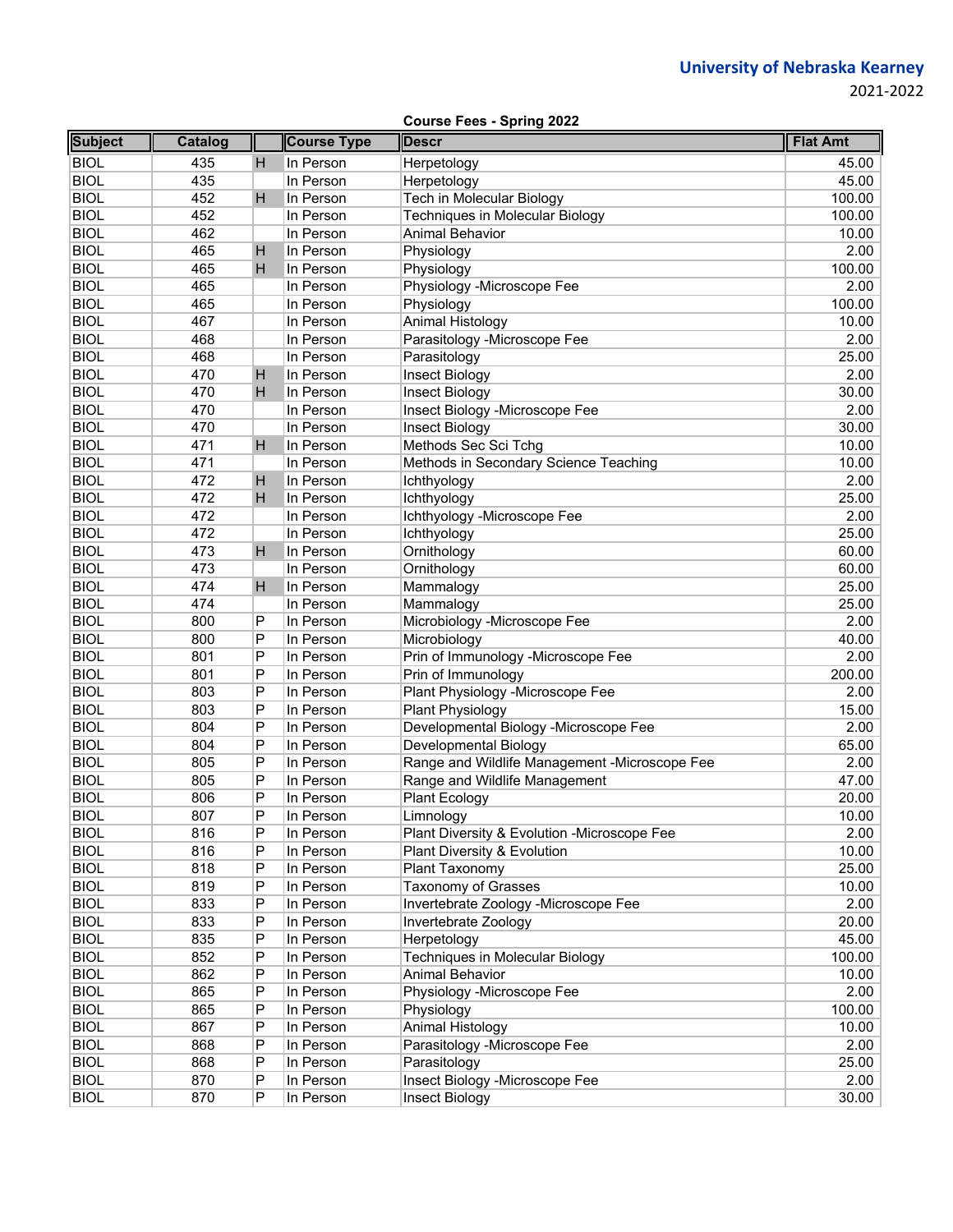2021‐2022

**Course Fees - Spring 2022**

| <b>Subject</b> | Catalog |           | <b>Course Type</b> | <b>Descr</b>                                           | <b>Flat Amt</b> |
|----------------|---------|-----------|--------------------|--------------------------------------------------------|-----------------|
| <b>BIOL</b>    | 871     | P         | In Person          | Methods in Secondary Science Teaching                  | 10.00           |
| <b>BIOL</b>    | 872     | P         | In Person          | Ichthyology -Microscope Fee                            | 2.00            |
| <b>BIOL</b>    | 872     | P         | In Person          | Ichthyology                                            | 25.00           |
| <b>BIOL</b>    | 873     | P         | In Person          | Ornithology                                            | 60.00           |
| <b>BIOL</b>    | 874     | P         | In Person          | Mammalogy                                              | 25.00           |
| <b>CDIS</b>    | 418     | H         | In Person          | Diag of Comm Dis                                       | 10.00           |
| <b>CDIS</b>    | 418     |           | In Person          | Diagnosis of Comm. Disorders                           | 10.00           |
| <b>CDIS</b>    | 480     | Α         | In Person          | Clinical Practicum in Speech/Language Pathology        | 40.00           |
| <b>CDIS</b>    | 480     | AH        | In Person          | Clinical Practicum in Speech/Language Pathology        | 40.00           |
| <b>CDIS</b>    | 480     | B         | In Person          | Clinical Practicum in Speech/Language Pathology        | 40.00           |
| <b>CDIS</b>    | 480     | <b>BH</b> | In Person          | Clinical Practicum in Speech/Language Pathology        | 40.00           |
| <b>CDIS</b>    | 480     | С         | In Person          | Clinical Practicum in Speech/Language Pathology        | 40.00           |
| <b>CDIS</b>    | 861     |           | In Person          | Practicum in Speech/Language Pathology                 | 40.00           |
| <b>CDIS</b>    | 862     |           | In Person          | Practicum in Speech/Language Pathology                 | 40.00           |
| <b>CDIS</b>    | 863     |           | In Person          | Practicum in Speech/Language Pathology                 | 40.00           |
| <b>CDIS</b>    | 864     |           | In Person          | Pract Spch-Lang Path                                   | 40.00           |
| <b>CHEM</b>    | 145     |           | In Person          | <b>Introductory Chemistry</b>                          | 25.00           |
| <b>CHEM</b>    | 150     |           | In Person          | Intro to Organic and Biochemistry                      | 25.00           |
| <b>CHEM</b>    | 160     | L         | In Person          | General Chemistry I                                    | 30.00           |
| <b>CHEM</b>    | 161     | L         | In Person          | <b>General Chemistry II</b>                            | 30.00           |
| <b>CHEM</b>    | 230     |           | In Person          | Inorganic Synthesis                                    | 20.00           |
| <b>CHEM</b>    | 250     | L         | In Person          | <b>Elementary Organic Chemistry</b>                    | 40.00           |
| <b>CHEM</b>    | 301     | L         | In Person          | Analytical Chemistry Lab                               | 45.00           |
| <b>CHEM</b>    | 351     | L         | In Person          | <b>Biochemistry Lab</b>                                | 45.00           |
| <b>CHEM</b>    | 352     | L         | In Person          | <b>Biochemistry II Lab</b>                             | 45.00           |
| <b>CHEM</b>    | 360     | L         | In Person          | Organic Chemistry I                                    | 50.00           |
| <b>CHEM</b>    | 361     |           | In Person          | Organic Chemistry II                                   | 50.00           |
| <b>CHEM</b>    | 375     |           | In Person          | <b>Analytical Chemistry</b>                            | 30.00           |
| <b>CHEM</b>    | 388     |           | Per Section        | <b>GS Capstone: Forensic Chemistry</b>                 | 11.00           |
| <b>CHEM</b>    | 388     |           | Per Section        | GS Capstone Lab-Brewing Science                        | 200.00          |
| <b>CHEM</b>    | 430     | L         | In Person          | Inorganic Chemistry                                    | 40.00           |
| <b>CHEM</b>    | 475     | L         | In Person          | <b>Instrumental Analysis</b>                           | 50.00           |
| <b>CHEM</b>    | 480     | L         | In Person          | <b>Physical Chemistry</b>                              | 45.00           |
| <b>CHEM</b>    | 481     | L         | In Person          | <b>Physical Chemistry II</b>                           | 45.00           |
| <b>CHEM</b>    | 490     | L         | In Person          | Advanced Chemistry Lab I                               | 90.00           |
| <b>CHEM</b>    | 491     | L         | In Person          | <b>Advanced Chemistry Lab II</b>                       | 90.00           |
| <b>CHEM</b>    | 875     | P         | In Person          | <b>Instrumental Analysis</b>                           | 50.00           |
| <b>CHEM</b>    | 880     | P         | In Person          | <b>Physical Chemistry</b>                              | 45.00           |
| CHEM           | 881     | P         | In Person          | <b>Physical Chemistry</b>                              | 45.00           |
| <b>CJUS</b>    | 388     |           | In Person          | <b>GS Capstone</b>                                     | 11.00           |
| CJUS           | 390     | H         | In Person          | Criminal Investigation                                 | 10.00           |
| CJUS           | 390     |           | In Person          | Criminal Investigation                                 | 10.00           |
| CJUS           | 480     | H         | In Person          | CJUS Seminar: Professional Ethics & Career Development | 25.00           |
| CJUS           | 480     |           | In Person          | CJUS Seminar: Professional Ethics & Career Development | 25.00           |
| CJUS           | 490     | H         | In Person          | Adv Criminal & Crime Scene Inv                         | 25.00           |
| CJUS           | 490     |           | In Person          | Adv Criminal & Crime Scene Inv                         | 25.00           |
| <b>CSIT</b>    | 497     | H         | In Person          | Seminar in Information Tech                            | 62.50           |
| <b>CSIT</b>    | 497     |           | In Person          | Seminar in Information Technology                      | 62.50           |
| <b>CSP</b>     | 886     |           | All                | Adv Prac Clinical Mental Health Counseling             | 40.00           |
| <b>CSP</b>     | 907     |           | In Person          | Academic Problem Solving Assessme                      | 115.00          |
| <b>CSP</b>     | 920     |           | In Person          | <b>Cognitive Problem Solving Assessment</b>            | 130.00          |
| <b>CYBR</b>    | 223     |           | In Person          | Information Technology Infrastructure                  | 75.00           |
| <b>CYBR</b>    | 301     | H         | In Person          | <b>Computer Organization</b>                           | 40.00           |
| <b>CYBR</b>    | 301     |           | In Person          | <b>Computer Organization</b>                           | 40.00           |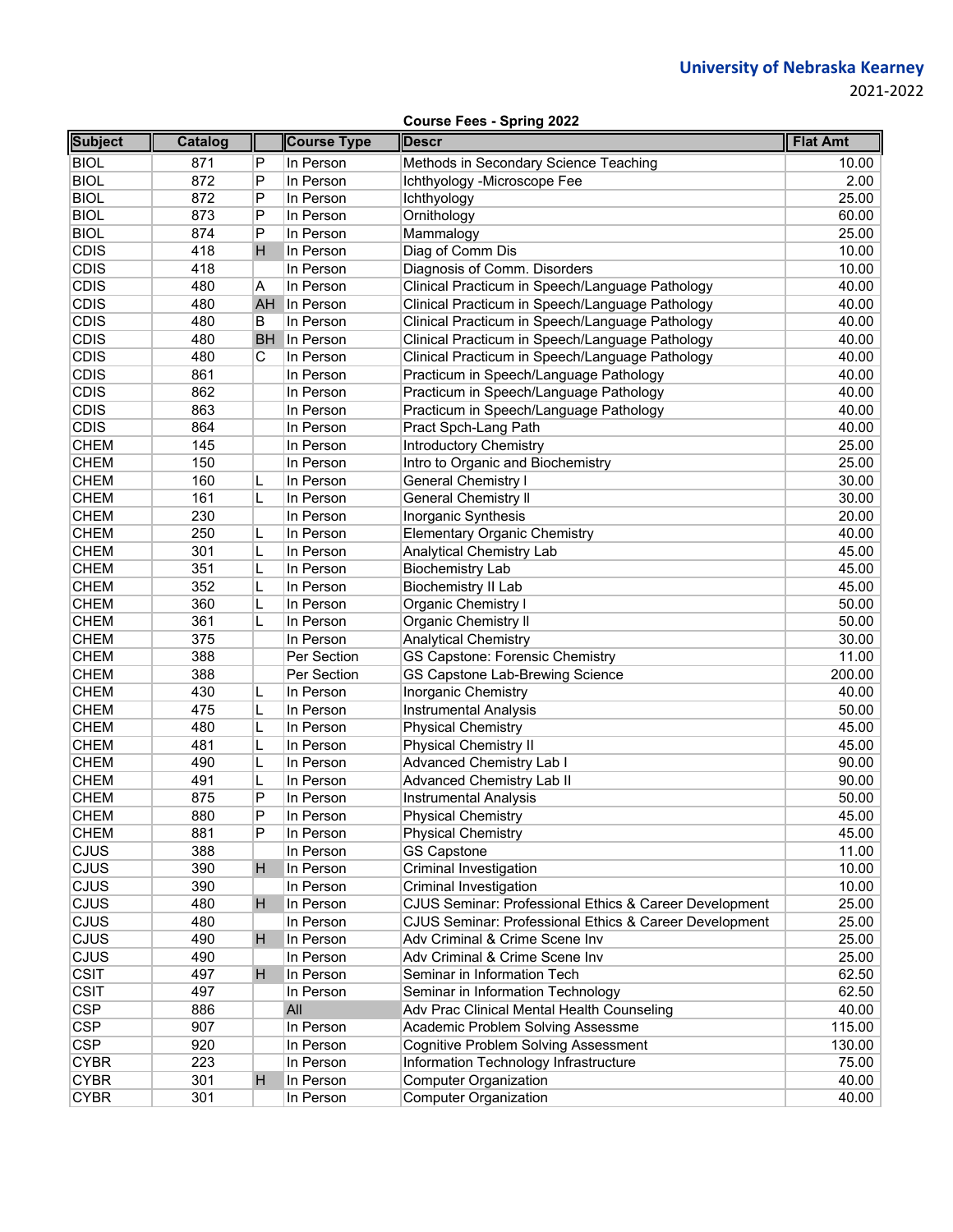| <b>Course Fees - Spring 2022</b> |  |  |  |
|----------------------------------|--|--|--|
|----------------------------------|--|--|--|

| <b>Subject</b> | Catalog |    | <b>Course Type</b> | <b>Descr</b>                                          | <b>Flat Amt</b> |
|----------------|---------|----|--------------------|-------------------------------------------------------|-----------------|
| <b>CYBR</b>    | 330     | H  | In Person          | Algorithms & Data Structures                          | 62.50           |
| <b>CYBR</b>    | 330     |    | In Person          | Algorithms & Data Structures                          | 62.50           |
| <b>CYBR</b>    | 335     |    | In Person          | Fund Networking & Systems                             | 25.00           |
| <b>CYBR</b>    | 345     | H  | In Person          | <b>Advanced Networks &amp; Systems</b>                | 25.00           |
| <b>CYBR</b>    | 345     |    | In Person          | <b>Intricacies of Advanced Networks &amp; Systems</b> | 25.00           |
| <b>CYBR</b>    | 404     | H  | In Person          | Software Engineering                                  | 62.50           |
| <b>CYBR</b>    | 404     |    | In Person          | Software Engineering                                  | 62.50           |
| <b>CYBR</b>    | 430     | H  | In Person          | Protect & Defend Net & Systems                        | 25.00           |
| <b>CYBR</b>    | 430     |    | In Person          | Protecting & Defending Networks & Systems             | 25.00           |
| <b>CYBR</b>    | 435     |    | In Person          | Thinking like an Adversary: Systems Side Security     | 25.00           |
| <b>CYBR</b>    | 441     | H. | In Person          | Artificial Intelligence                               | 75.00           |
| <b>CYBR</b>    | 441     |    | In Person          | Artificial Intelligence                               | 75.00           |
| <b>CYBR</b>    | 460     |    | In Person          | <b>Virtualization Essentials</b>                      | 25.00           |
| <b>CYBR</b>    | 495     | н  | In Person          | <b>Cyber Systems Capstone</b>                         | 62.50           |
| <b>CYBR</b>    | 495     |    | In Person          | <b>Cyber Systems Capstone</b>                         | 62.50           |
| <b>CYBR</b>    | 841     | P  | In Person          | Artificial Intelligence                               | 24.00           |
| <b>DANC</b>    | 122     |    | In Person          | Dance Appreciation                                    | 4.00            |
| <b>DANC</b>    | 131     |    | In Person          | Modern Dance I                                        | 15.00           |
| <b>DANC</b>    | 132     |    | In Person          | Modern Dance II                                       | 15.00           |
| <b>DANC</b>    | 141     |    | In Person          | <b>Ballet I</b>                                       | 15.00           |
| <b>DANC</b>    | 142     |    | In Person          | <b>Ballet II</b>                                      | 15.00           |
| <b>DANC</b>    | 148     |    | In Person          | Jazz Dance I                                          | 15.00           |
| <b>DANC</b>    | 149     |    | In Person          | Jazz Dance II                                         | 15.00           |
| <b>DANC</b>    | 236     |    | In Person          | Tap I                                                 | 33.00           |
| <b>DANC</b>    | 237     |    | In Person          | Tap II                                                | 33.00           |
| <b>DANC</b>    | 248     |    | In Person          | Jazz Dance III                                        | 15.00           |
| <b>DANC</b>    | 249     |    | In Person          | Jazz Dance IV                                         | 15.00           |
| <b>DANC</b>    | 331     |    | In Person          | Modern Dance III                                      | 15.00           |
| <b>DANC</b>    | 332     |    | In Person          | Modern Dance IV                                       | 15.00           |
| <b>DANC</b>    | 341     | Α  | In Person          | Creative Project in Dance                             | 15.00           |
| <b>DANC</b>    | 341     | B  | In Person          | Creative Project in Dance                             | 15.00           |
| <b>DANC</b>    | 341     | C  | In Person          | Creative Project in Dance                             | 15.00           |
| <b>DANC</b>    | 343     |    | In Person          | <b>Ballet III</b>                                     | 15.00           |
| <b>DANC</b>    | 344     |    | In Person          | Dance Improvisation & Basic Composition               | 60.00           |
| <b>DANC</b>    | 346     |    | In Person          | <b>Ballet IV</b>                                      | 15.00           |
| <b>DANC</b>    | 460     | Α  | In Person          | Ind Study in Dance                                    | 15.00           |
| <b>DANC</b>    | 460     | B  | In Person          | Ind Study in Dance                                    | 15.00           |
| <b>DANC</b>    | 460     | C  | In Person          | Ind Study in Dance                                    | 15.00           |
| <b>DANC</b>    | 460     | D  | In Person          | Ind Study in Dance                                    | 15.00           |
| <b>ENGR</b>    | 325     |    | In Person          | <b>Mechanics of Materials</b>                         | 30.00           |
| <b>FAMS</b>    | 380     | H  | In Person          | <b>Advanced Nutrition</b>                             | 18.00           |
| <b>FAMS</b>    | 380     |    | In Person          | <b>Advanced Nutrition</b>                             | 18.00           |
| <b>GEOG</b>    | 310     | H  | In Person          | Cartography                                           | 25.00           |
| <b>GEOG</b>    | 310     |    | In Person          | Cartography                                           | 25.00           |
| <b>GEOG</b>    | 388     | L  | Per Section        | <b>GS Capstone Lab-Brewing Science</b>                | 200.00          |
| <b>GEOG</b>    | 416     | H  | In Person          | Applications of GIS                                   | 25.00           |
| <b>GEOG</b>    | 416     |    | In Person          | Applications of Geographic Information Systems        | 25.00           |
| <b>GEOG</b>    | 417     | H. | In Person          | <b>GIScience Prin and Concepts</b>                    | 25.00           |
| <b>GEOG</b>    | 417     |    | In Person          | <b>GIScience Principles and Concepts</b>              | 25.00           |
| <b>GEOG</b>    | 418     |    | In Person          | Working with GIScience and Spatial Analysis           | 25.00           |
| <b>GEOG</b>    | 419     |    | In Person          | Remote Sensing of the Environment                     | 25.00           |
| <b>GEOG</b>    | 443     |    | In Person          | ST: GIS/ Spatial Analysis & Remote Sensing            | 25.00           |
| <b>HSCI</b>    | 225     | H  | In Person          | Intro to Hematology                                   | 10.00           |
| <b>HSCI</b>    | 225     |    | In Person          | Introduction to Hematology                            | 10.00           |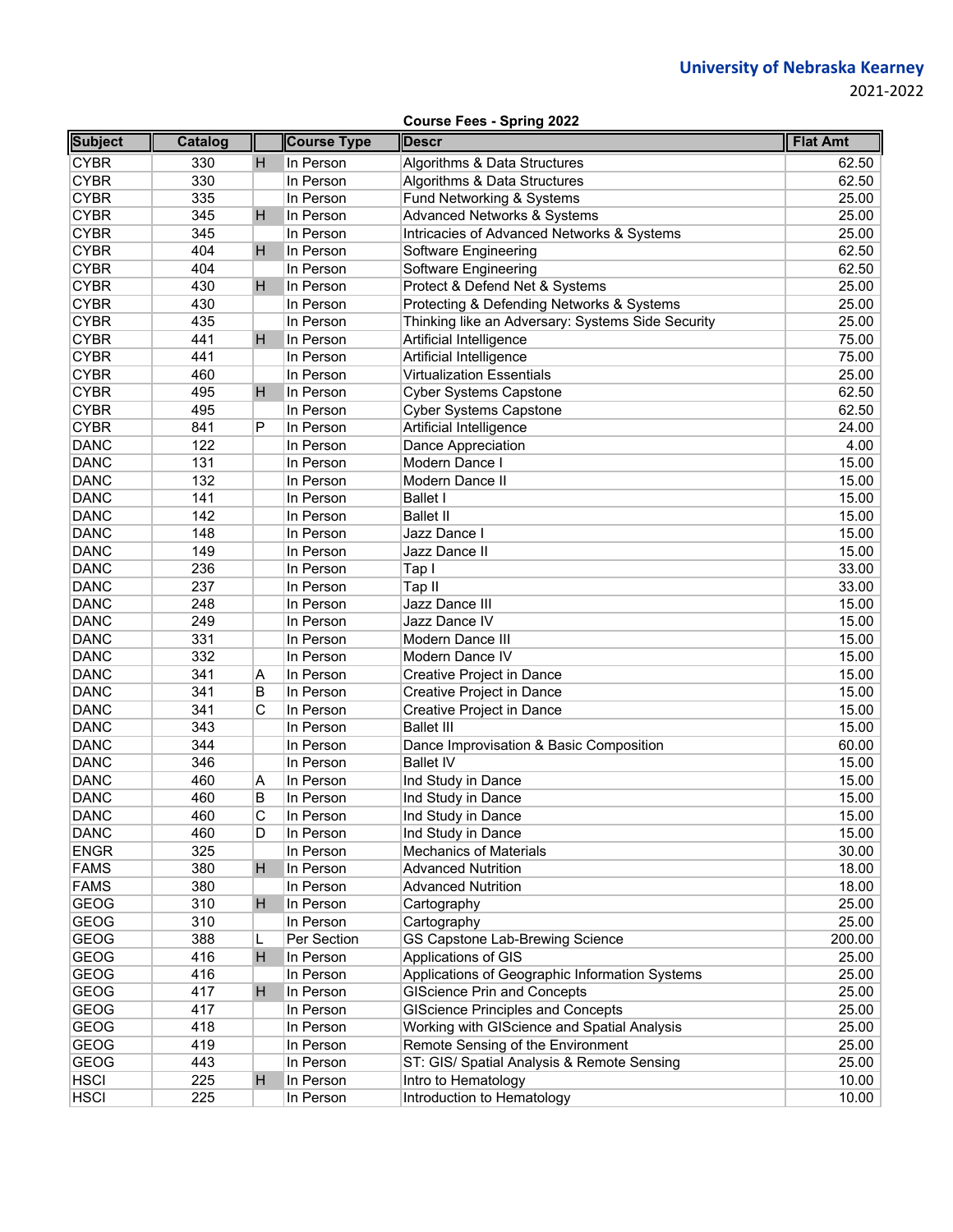|                | <b>Course Fees - Spring 2022</b> |    |                    |                                             |                 |  |  |  |
|----------------|----------------------------------|----|--------------------|---------------------------------------------|-----------------|--|--|--|
| <b>Subject</b> | <b>Catalog</b>                   |    | <b>Course Type</b> | <b>Descr</b>                                | <b>Flat Amt</b> |  |  |  |
| <b>IPD</b>     | 109                              |    | In Person          | Introduction to Design                      | 25.00           |  |  |  |
| <b>IPD</b>     | 120                              |    | In Person          | <b>Foundation Studio I</b>                  | 40.00           |  |  |  |
| <b>IPD</b>     | 125                              |    | In Person          | Design Drawing                              | 40.00           |  |  |  |
| <b>IPD</b>     | 206                              |    | In Person          | <b>Foundation Studio II</b>                 | 40.00           |  |  |  |
| <b>IPD</b>     | 210                              |    | In Person          | Design Studio I                             | 40.00           |  |  |  |
| <b>IPD</b>     | 260                              |    | In Person          | Foundation Technology for Design            | 20.00           |  |  |  |
| <b>IPD</b>     | 265                              |    | In Person          | Design Technology I                         | 30.00           |  |  |  |
| <b>IPD</b>     | 307                              | H. | In Person          | <b>Furniture Finishes &amp; Materials</b>   | 10.00           |  |  |  |
| <b>IPD</b>     | 307                              |    | In Person          | <b>Furniture Finishes &amp; Materials</b>   | 10.00           |  |  |  |
| <b>IPD</b>     | 310                              | H  | In Person          | Design Studio II                            | 40.00           |  |  |  |
| <b>IPD</b>     | 310                              |    | In Person          | Design Studio II                            | 40.00           |  |  |  |
| <b>IPD</b>     | 318                              |    | In Person          | Design Studio III                           | 40.00           |  |  |  |
| <b>IPD</b>     | 320                              |    | In Person          | Design Technology II                        | 40.00           |  |  |  |
| <b>IPD</b>     | 325                              |    | In Person          | <b>Design Technology Applications</b>       | 40.00           |  |  |  |
| <b>IPD</b>     | 403                              |    | In Person          | Design Studio IV                            | 40.00           |  |  |  |
| <b>IPD</b>     | 405                              |    | In Person          | Design Research Methods                     | 25.00           |  |  |  |
| <b>IPD</b>     | 407                              | H. | In Person          | Design Senior Project                       | 50.00           |  |  |  |
| <b>IPD</b>     | 407                              |    | In Person          | Design Senior Project                       | 50.00           |  |  |  |
| <b>ITEC</b>    | 120                              |    | In Person          | Interpretation of Technical Documents       | 5.00            |  |  |  |
| <b>ITEC</b>    | 171                              |    | In Person          | Introduction to Flight                      | 5.00            |  |  |  |
| <b>ITEC</b>    | 172                              |    | In Person          | Professional Flight 1                       | 5.00            |  |  |  |
| <b>ITEC</b>    | 205                              |    | In Person          | Virtual Design & Construction               | 5.00            |  |  |  |
| <b>ITEC</b>    | 212                              |    | In Person          | <b>Construction Estimating I</b>            | 10.00           |  |  |  |
| <b>ITEC</b>    | 220                              | H. | All                | Electricity/Electronics                     | 50.00           |  |  |  |
| <b>ITEC</b>    | 220                              |    | All                | Electricity/Electronics                     | 50.00           |  |  |  |
| <b>ITEC</b>    | 230                              |    | In Person          | Statics and Strength of Materials           | 7.50            |  |  |  |
| <b>ITEC</b>    | 240                              |    | In Person          | <b>Construction Materials &amp; Methods</b> | 20.00           |  |  |  |
| <b>ITEC</b>    | 250                              |    | In Person          | <b>Construction Surveying</b>               | 20.00           |  |  |  |
| <b>ITEC</b>    | 283                              |    | All                | <b>Fluid Power</b>                          | 50.00           |  |  |  |
| <b>ITEC</b>    | 292                              |    | In Person          | Professional Flight 2                       | 5.00            |  |  |  |
| <b>ITEC</b>    | 293                              |    | In Person          | Professional Flight 3                       | 5.00            |  |  |  |
| <b>ITEC</b>    | 312                              |    | In Person          | <b>Construction Estimating II</b>           | 10.00           |  |  |  |
| <b>ITEC</b>    | 320                              | H. | All                | <b>Applied Electronics</b>                  | 45.00           |  |  |  |
| <b>ITEC</b>    | 320                              |    | All                | <b>Applied Electronics</b>                  | 45.00           |  |  |  |
| <b>ITEC</b>    | 341                              |    | In Person          | Mechanical & Electrical Systems             | 20.00           |  |  |  |
| <b>ITEC</b>    | 360                              |    | In Person          | <b>Building Codes and Inspections</b>       | 15.00           |  |  |  |
| <b>ITEC</b>    | 370                              |    | In Person          | <b>Construction Scheduling</b>              | 25.00           |  |  |  |
| <b>ITEC</b>    | 376                              |    | In Person          | Professional Flight 4                       | 5.00            |  |  |  |
| <b>ITEC</b>    | 377                              |    | In Person          | Professional Flight 5                       | 5.00            |  |  |  |
| <b>ITEC</b>    | 398                              | H  | In Person          | Adv Virtual Design & Const                  | 5.00            |  |  |  |
| <b>ITEC</b>    | 398                              |    | In Person          | Advanced Virtual Design and Construction    | 5.00            |  |  |  |
| <b>ITEC</b>    | 490                              |    | All                | Ind Distribution Seminar                    | 45.00           |  |  |  |
| <b>ITEC</b>    | 498                              |    | In Person          | Seminar in Construction Management          | 165.00          |  |  |  |
| <b>MUS</b>     | 110                              |    | In Person          | <b>Brass Techniques</b>                     | 30.00           |  |  |  |
| <b>MUS</b>     | 111                              |    | In Person          | <b>Woodwind Techniques</b>                  | 30.00           |  |  |  |
| <b>MUS</b>     | 114                              |    | In Person          | <b>Percussion Techniques</b>                | 30.00           |  |  |  |
| <b>MUS</b>     | 120                              |    | In Person          | <b>String Techniques</b>                    | 30.00           |  |  |  |
| <b>MUS</b>     | 129                              |    | In Person          | Class Voice                                 | 30.00           |  |  |  |
| <b>MUS</b>     | 130                              |    | In Person          | Voice Techniques                            | 30.00           |  |  |  |
| <b>MUS</b>     | 135                              |    | In Person          | Private Instruction for Non-Majors          | 30.00           |  |  |  |
| <b>MUS</b>     | 140                              |    | In Person          | Piano Techniques I                          | 30.00           |  |  |  |
| <b>MUS</b>     | 141                              |    | In Person          | Piano Techniques II                         | 30.00           |  |  |  |
| <b>MUS</b>     | 149                              | H  | In Person          | <b>Private Instruction Secondary</b>        | 30.00           |  |  |  |
| <b>MUS</b>     | 149                              |    | In Person          | Private Instruction, Secondary Instrument   | 30.00           |  |  |  |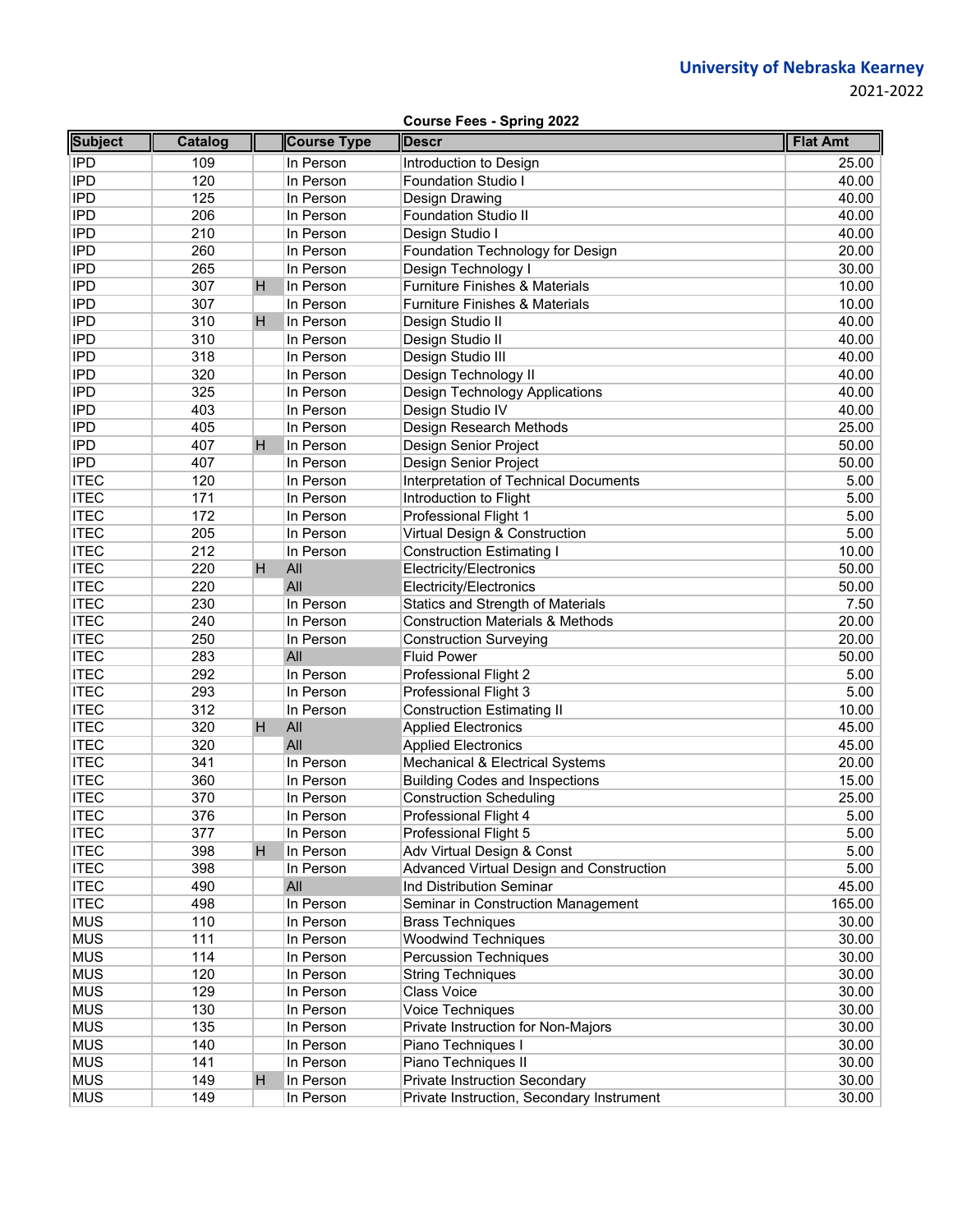| <b>Course Fees - Spring 2022</b> |  |  |  |  |
|----------------------------------|--|--|--|--|
|----------------------------------|--|--|--|--|

| <b>Subject</b> | Catalog |     | <b>Course Type</b> | <b>Descr</b>                                     | <b>Flat Amt</b> |
|----------------|---------|-----|--------------------|--------------------------------------------------|-----------------|
| <b>MUS</b>     | 150     |     | In Person          | Private Instruction, Primary Instrument          | 30.00           |
| <b>MUS</b>     | 151     |     | In Person          | Private Instruction, Primary Instrument          | 30.00           |
| <b>MUS</b>     | 159     |     | In Person          | Piano Fundamentals                               | 30.00           |
| <b>MUS</b>     | 240     |     | In Person          | Piano Techniques III                             | 30.00           |
| <b>MUS</b>     | 241     |     | In Person          | Piano Techniques IV                              | 30.00           |
| <b>MUS</b>     | 260     |     | In Person          | Keyboard Harmonization                           | 30.00           |
| <b>MUS</b>     | 350     | Н   | In Person          | <b>Advanced Private Instruction</b>              | 30.00           |
| <b>MUS</b>     | 350     | R   | In Person          | Advanced Applied Instruction with Recital        | 30.00           |
| MUS            | 350     |     | In Person          | <b>Advanced Private Instruction</b>              | 30.00           |
| MUS            | 351     | H   | In Person          | <b>Advanced Private Instruction</b>              | 30.00           |
| MUS            | 351     | R   | In Person          | Advanced Private Instruction with Junior Recital | 30.00           |
| MUS            | 351     | RH. | In Person          | Advanced Private Instruction with Junior Recital | 30.00           |
| <b>MUS</b>     | 351     |     | In Person          | <b>Advanced Private Instruction</b>              | 30.00           |
| <b>MUS</b>     | 850     |     | In Person          | <b>Graduate Applied Instruction</b>              | 30.00           |
| PE             | 108     |     | In Person          | Intro to Nutrition                               | 5.00            |
| PE             | 110     |     | Per Section        | Basic Sports Act: Fall Paintball                 | 40.00           |
| PE             | 110     |     | Per Section        | Basic Sports Act: Golf                           | 50.00           |
| PE             | 110     |     | Per Section        | Basic Sports Act: Spring Skeet & Trap            | 80.00           |
| PE             | 110     |     | Per Section        | Basic Sports Act: Fall Marksmanship              | 110.00          |
| PE             | 174     | Α   | In Person          | Athletic Training Clinical Level One A           | 20.00           |
| PE             | 174     | В   | In Person          | Athletic Training Clinical Level One B           | 20.00           |
| PE             | 174     | C   | In Person          | Athletic Training Clinical Level Two A           | 20.00           |
| PE             | 174     | D   | In Person          | Athletic Training Clinical Level Two B           | 20.00           |
| PE             | 174     | Ε   | In Person          | Athletic Training Clinical Level Three A         | 20.00           |
| PE             | 174     | F   | In Person          | Athletic Training Clinical Level Three B         | 20.00           |
| PE             | 211     |     | Per Section        | Lifeguarding                                     | 40.00           |
| PE             | 260     | H   | In Person          | First Aid: Resp to Emergencies                   | 40.00           |
| PE             | 260     |     | In Person          | First Aid: Responding to Emergencies             | 40.00           |
| PE             | 261     |     | In Person          | CPR/AED for the Professional Rescuer Instructor  | 40.00           |
| PE             | 262     |     | In Person          | CPR/AED for the Professional Rescuer             | 32.00           |
| PE             | 263     |     | In Person          | <b>CPR</b> - Instructor                          | 5.00            |
| PE             | 264     |     | In Person          | Foundation of Athletic Training                  | 40.00           |
| PE             | 265     |     | In Person          | <b>Emergency Medical Response</b>                | 40.00           |
| PE             | 310     | H   | In Person          | Intro to Human Phys of Exrcise                   | 15.00           |
| PE             | 310     |     | In Person          | Intro to Human Physiology of Exercise            | 15.00           |
| PE             | 328     |     | All                | Water Safety Instructor                          | 40.00           |
| PE             | 355     |     | In Person          | Food Prep for Optimal Health                     | 35.00           |
| PE             | 459     | H   | In Person          | Special Topics Gross Anatomy                     | 175.00          |
| PE             | 459     |     | In Person          | Special Topics Gross Anatomy                     | 175.00          |
| PE             | 460     | H   | All                | <b>Gross Anatomy</b>                             | 175.00          |
| PE             | 460     |     | All                | Gross Anatomy of Movement                        | 175.00          |
| PE             | 461     | H   | In Person          | Physiology of Exercise                           | 12.50           |
| PE             | 461     |     | In Person          | Physiology of Exercise                           | 12.50           |
| PE             | 467     | H   | In Person          | <b>Fitness Testing</b>                           | 12.50           |
| PE             | 467     |     | In Person          | <b>Fitness Testing</b>                           | 12.50           |
| PE             | 469     | H   | In Person          | <b>Sports Nutrition</b>                          | 15.00           |
| PE             | 469     |     | In Person          | <b>Sports Nutrition</b>                          | 15.00           |
| PE             | 808     |     | In Person          | Therapeutic Modalities in Athletic Injury        | 10.00           |
| PE             | 860     | P   | All                | Gross Anatomy of Movement                        | 175.00          |
| PE             | 885     |     | In Person          | Clinical I                                       | 45.00           |
| PE             | 886     |     | In Person          | Clinical II                                      | 10.00           |
| PE             | 887     |     | In Person          | Clinical III                                     | 70.00           |
| PE             | 888     |     | In Person          | Clinical IV                                      | 45.00           |
| PE             | 889     |     | In Person          | Clinical V                                       | 10.00           |